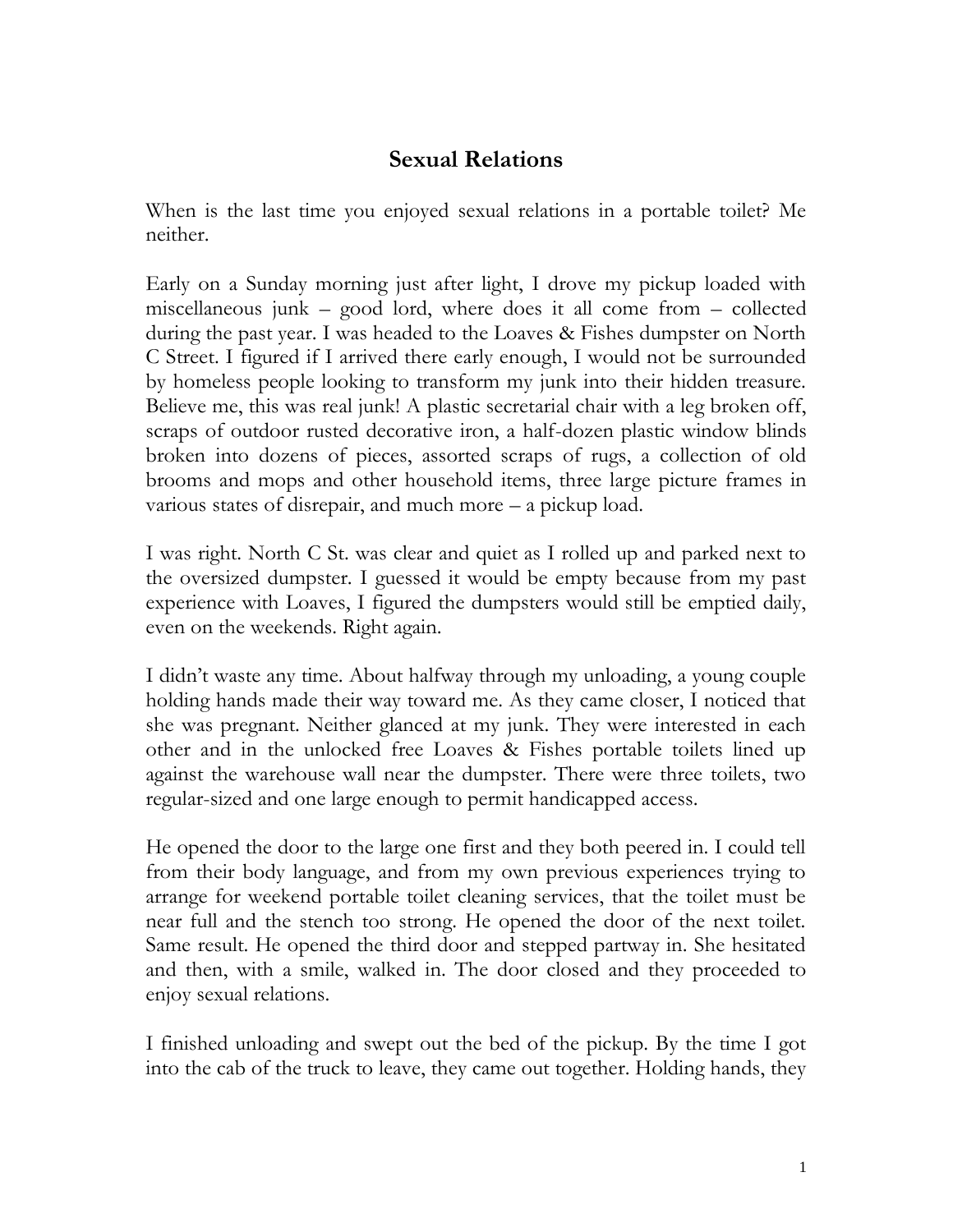continued their walk up North C St. to the main thoroughfare that would take them into downtown Sacramento, about a mile away.

On my drive home, I thought about what I had witnessed: a young homeless couple looking for enough privacy to have sexual intimacy.

During the past 15 years, I have given innumerable talks to groups of people interested – and even some not so interested – in homeless people, the causes of homelessness, and what can be done to end homelessness. But I can tell you with certainty that not once did I talk about the sexual needs of homeless persons, nor their lack of privacy to enjoy sex. Why is that, do you think?

I always talked about the everyday needs that homeless people have, which are exactly the same needs that my audience took for granted. Needs so simple there was no reason to think twice about them: a hot shower, a drink of cold water, a hot meal, a safe place to be, someone to talk to, a book to read, a bed to sleep in, ready access to a toilet, and so on. I elicited a great deal of sympathy from my listeners, because it was true. They did not have to concern themselves about satisfying these commonplace yet essential needs. My listeners were housed, and of some means, so the satisfaction of these ordinary needs was always close at hand.

Yet, not once did I think to discuss the need for privacy that homeless people should have to enjoy sexual relations. A simple, commonplace, and necessary need that you and I take for granted is not available to people who must live on the street. Where do they find the privacy they need? I can attest that an unlocked and underserviced portable toilet is one of them. Where are the others? The riverbanks, I'm sure. Under a discarded and dirty blanket in a vacant lot, in park bushes, or in an unlocked public restroom are probably other places. Can you recall the last time you lacked access to privacy for sexual relations? I can't either.

Is it possible that I never spoke about this need for privacy because my audience would be offended by the fact that people living on the street still have sexual needs? Or was this simply one of those taboo topics better left to one's imagination because it is not something we should talk about publicly?